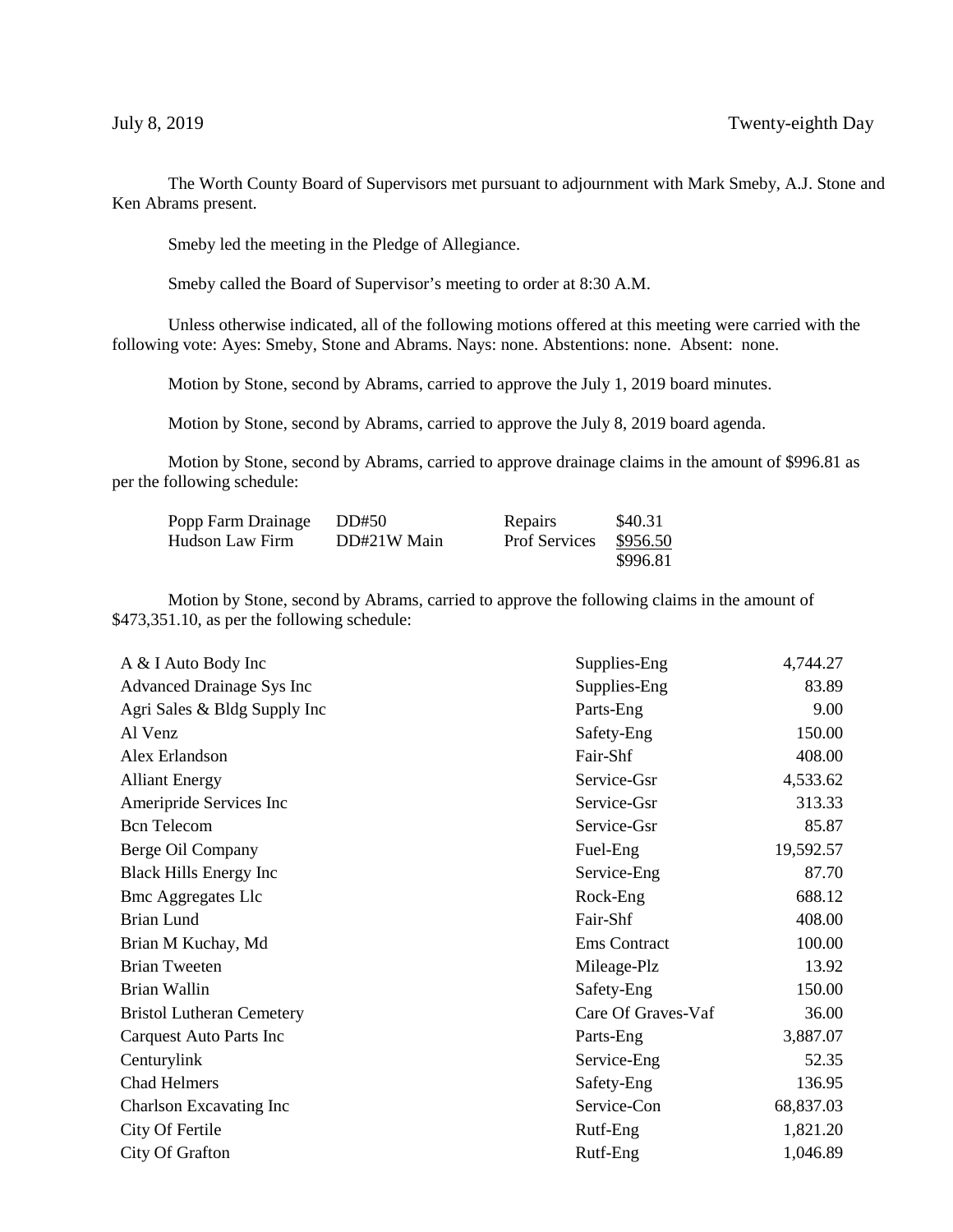| City Of Hanlontown                                    | Rutf-Eng           | 425.59    |
|-------------------------------------------------------|--------------------|-----------|
| City Of Joice                                         | Rutf-Eng           | 1,110.90  |
| <b>City Of Kensett</b>                                | Rutf-Eng           | 549.03    |
| <b>City Of Manly</b>                                  | Service-Soc        | 133.29    |
| City Of Northwood                                     | Service-Gsr        | 444.54    |
| <b>Cnh Capital Prod Plus Account</b>                  | Service-Con        | 3.55      |
| <b>Crisis Intervention Service</b>                    | Fy20 Appro-Org     | 1,000.00  |
| Culligan Of Mason City                                | Service-Gsr        | 54.00     |
| Dan Robb                                              | Mileage-Plz        | 11.60     |
| David Quisley                                         | Mileage-Plz        | 5.80      |
| Diamond Mowers Inc                                    | Parts-Eng          | 1,459.67  |
| Ed Follmuth                                           | Service-San        | 1,000.00  |
| Eilertson Repair                                      | Service-Con        | 313.99    |
| Elderbridge Agency On Aging                           | Fy20 Appro-Org     | 2,720.00  |
| <b>Elk Grove Cemetery</b>                             | Care Of Graves-Vaf | 4.00      |
| Fertile Public Library Payable To The City Of Fertile | Fy20 Appro-Org     | 9,125.00  |
| Gary Hanson                                           | Safety-Eng         | 63.94     |
| Glaxosmithkline                                       | Supplies-Phd       | 357.50    |
| Grafton Public Library Payable To City Of Grafton     | Fy20 Appro-Org     | 9,125.00  |
| Green Canopy Inc                                      | Service-Con        | 450.00    |
| Greve Law Office                                      | Rent & Payroll-Aty | 6,001.00  |
| <b>Halock Security Labs</b>                           | Service-Dap        | 12,267.75 |
| Healthy Harvest Of No Ia                              | Fy20 Appro-Org     | 1,250.00  |
| Huber Supply Co Inc                                   | Supplies-Eng       | 237.81    |
| I35/105 Welcome Center Inc.                           | Fy20 Appro-Org     | 13,473.84 |
| Ia County Atty's Assoc                                | Edu-Aty            | 325.00    |
| Ia Dept Of Natural Resources                          | Fees-Wat           | 835.02    |
| Ia Dept Of Transportation                             | Parts-Eng          | 111.98    |
| Ia Secretary Of State                                 | Fee-Aud            | 1,147.40  |
| Iaccvso                                               | Dues-Vaf           | 50.00     |
| Icap                                                  | Prem-Ins           | 89,514.98 |
| Idda                                                  | Dues-Drng          | 6,375.00  |
| Imwca                                                 | Wk Comp Prem-Ins   | 4,538.00  |
| Insight Public Sector, Inc.                           | Supplies-Dap       | 1,884.06  |
| Iowa Division Of Criminal Investigation               | Service-Aty        | 45.55     |
| Isac                                                  | Edu-Trs            | 630.00    |
| Isaca                                                 | Edu-Aud            | 200.00    |
| Itsavvy Llc                                           | Supplies-Dap       | 1,830.00  |
| Joel Rohne                                            | Mileage-It/Gis     | 177.48    |
| John Mclaughlin                                       | Safety-Eng         | 34.99     |
| <b>Johnson Vinyl Graphics</b>                         | Service-Con        | 75.00     |
| Joice Public Library Payable To The City Of Joice     | Fy20 Appro-Org     | 9,125.00  |
| <b>Justin Bruns</b>                                   | Fair-Shf           | 136.00    |
| Kayla Moon                                            | Fair-Shf           | 136.00    |
| Kensett Public Library Payable To The City Of Kensett | Fy20 Appro-Org     | 9,125.00  |
|                                                       |                    |           |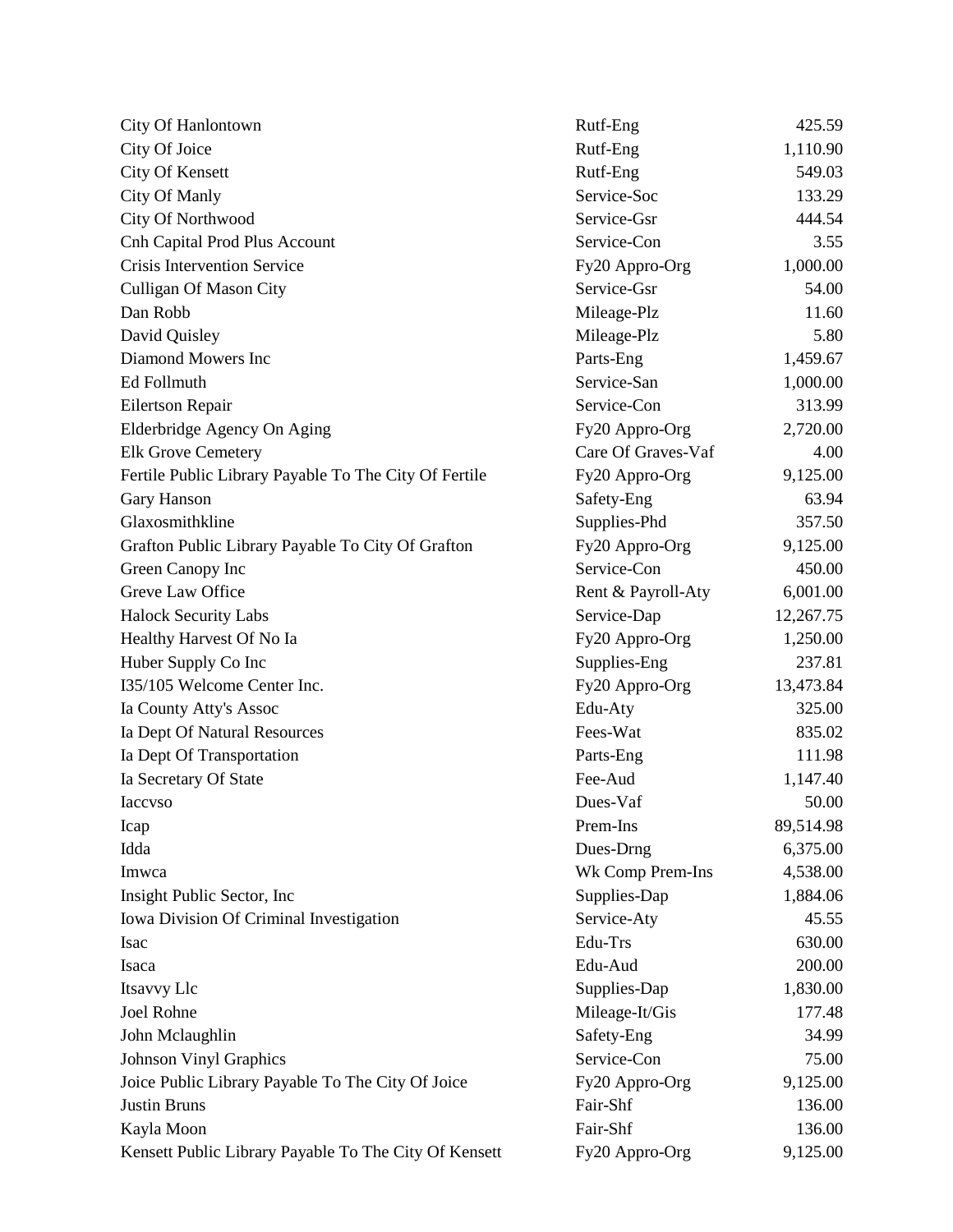| Kibble Equipment Llc                                      | Parts-Eng            | 644.68    |
|-----------------------------------------------------------|----------------------|-----------|
| Kinney Memorial Library Payable To The City Of Hanlontown | Fy20 Appro-Org       | 9,125.00  |
| Laura R. Fulton, Csr, Rpr                                 | Service-Aty          | 44.00     |
| <b>Lawson Products Inc</b>                                | Supplies-Con         | 155.17    |
| Lynn Butler                                               | Safety-Eng           | 36.41     |
| Mail Services Llc                                         | Service-Trs          | 308.09    |
| Manly Congregate Meals Budget                             | Fy20 Appro-Org       | 1,050.00  |
| Manly Public Library Payable To The City Of Manly         | Fy20 Appro-Org       | 9,125.00  |
| Manly Senior Citizens Inc                                 | Fy20 Appro-Org       | 1,150.00  |
| Marco Technologies Llc                                    | Service-Dap          | 141.78    |
| Mark Smeby                                                | Mileage-Sup          | 117.16    |
| Martin Marietta Materials Inc                             | Rock-Eng             | 1,036.13  |
| Mediacom                                                  | Service-Gsr          | 219.95    |
| Medline Industries Inc.                                   | Supplies-Phd         | 556.66    |
| Michael Logeman                                           | Fair-Shf             | 136.00    |
| Midwest Pipe Supply Inc                                   | Supplies-Eng         | 839.96    |
| Morris Medlang                                            | Service-San          | 500.00    |
| North Central Regional Emergency Response Commission      | Service-Dis/Ema      | 5,318.60  |
| Northwood Meals On Wheels                                 | Fy20 Appro-Org       | 1,050.00  |
| Northwood Public Library Payable To The City Of Northwood | Fy20 Appro-Org       | 9,125.00  |
| Northwood Sanitation Llc                                  | Service-Gsr          | 191.50    |
| Northwood Senior Center Inc                               | Fy20 Appro-Org       | 1,150.00  |
| Plunkett's Pest Control Inc                               | Service-Gsr          | 140.40    |
| Pratum, Inc                                               | Service-Dap          | 390.00    |
| Ram Systems                                               | Service-Phd          | 720.00    |
| <b>Rick Christeson</b>                                    | Reimb-Eng            | 35.00     |
| <b>Rsvp</b>                                               | Fy20 Appro-Org       | 2,250.00  |
| <b>Shell Rock Cemetery Assn</b>                           | Care Of Graves-Vaf   | 272.00    |
| Soil & Water Conservation Dist                            | Fy20 Appro-Org       | 1,000.00  |
| <b>Staples Credit Plan</b>                                | Supplies             | 335.18    |
| <b>State Medical Examiners Office</b>                     | Service-Mex          | 2,024.00  |
| <b>Sunset Rest Cemetery</b>                               | Care Of Graves-Vaf   | 1,800.00  |
| Tom Wentworth                                             | Reimb-Eng            | 106.99    |
| <b>Trading Post</b>                                       | Supplies-Eng         | 469.99    |
| Tyler Technologies Inc                                    | Service-Dap          | 4,224.68  |
| Van Diest Supply Company                                  | Supplies-Con         | 553.10    |
| Vanguard Appraisals Inc                                   | Service-Asr          | 9,125.00  |
| Veenstra & Kimm, Inc.                                     | Service-Ndp          | 17,150.00 |
| <b>Verizon Wireless</b>                                   | Service-Shf          | 1,223.96  |
| Von Bokern Associates Inc.                                | Service-Shf & Eng    | 4,500.00  |
| Webster Co Auditor                                        | Fy20 Dues-Cta        | 320.08    |
| Wex Bank                                                  | Service-Tra          | 1,251.33  |
| Winnebago Coop Telephone Assn                             | Service-Gsr          | 3,203.30  |
| Winn-Worth Betco                                          | Fy19 4th Qtr H/M Tax | 8,960.76  |
| Wold Rim & Wheelservice                                   | Parts-Eng            | 240.00    |